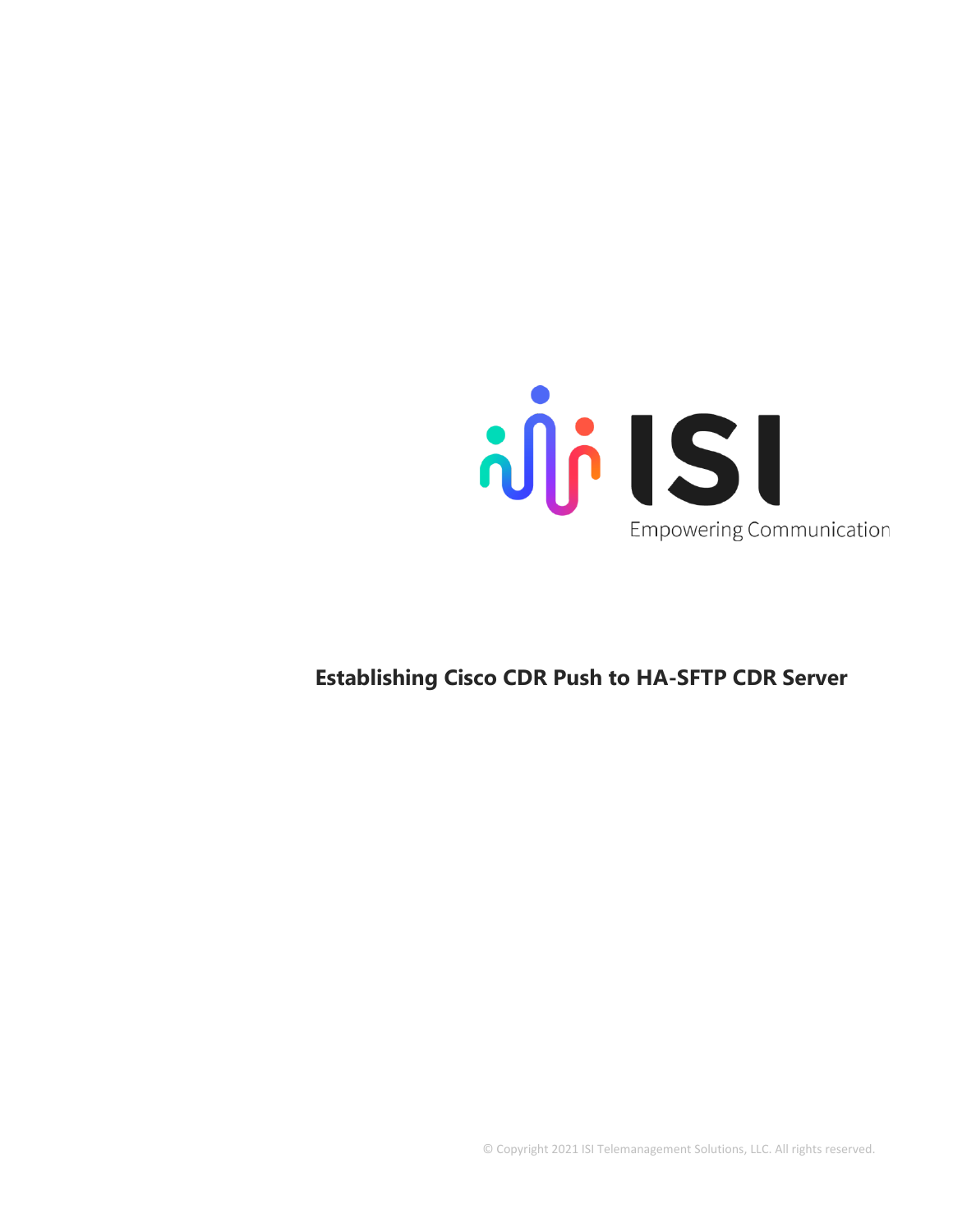

## Table of Contents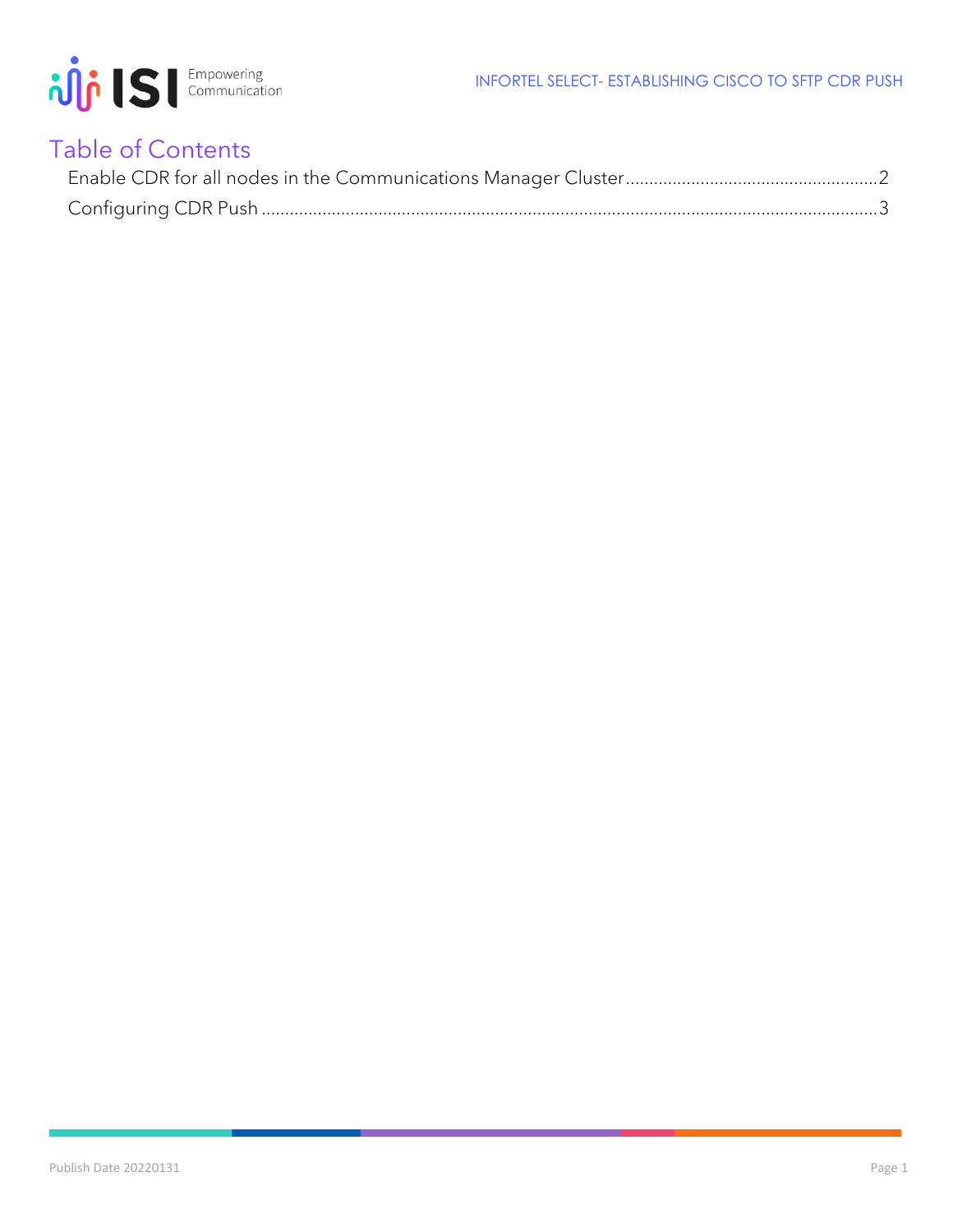Empowering<br>Communication illi IS

System -

*This document will outline the steps required to push CDR to ISI's SFTP server. All activities are performed from the web-based Cisco Unified Communications Manager Administration Console.*

## <span id="page-2-0"></span>Enable CDR for all nodes in the Communications Manager Cluster

- 1. Log into the web-based Cisco Unified CM Administration Console.
- 2. Choose System  $\rightarrow$  Service Parameters from the Menu.
- 3. Choose the publisher that will send CDR records to Infortel Select.
- 4. Choose the Cisco CallManager (Active) service.
- 5. In the System section, change the CDR Enabled Flag to "True".
- 6. Set the CDR Log Calls with Zero Duration Flag to "True".
	- Setting this parameter to "True" will significantly increase call volumes by sending records on incomplete calls. If you do not desire to collect Zero Duration calls, set this value to "False".

| <b>SYSLEIN</b>                                      |                  |                  |
|-----------------------------------------------------|------------------|------------------|
| CDR Enabled Flag.*                                  | True             | False            |
| CDR Log Calls with Zero Duration Flag. <sup>*</sup> | True<br>vl       | False            |
| Digit Analysis Complexity *                         | StandardAnalysis | StandardAnalysis |
| Database Debounce Timer *                           |                  | 0                |
| Maximum Phone Fallback Queue Depth. <sup>*</sup>    | 10               | 10               |
| Maximum Number of Registered Devices * 5000         |                  | 5000             |
| System Initialization Timer *                       | 60               | 60               |

There are hidden parameters in this group. Click on Advanced button to see hidden parameters.

- 7. If you need to report on K-Factor and QoS statistics, under Clusterwide Parameters (Device General), change the Call Diagnostics Enabled flag to "Enabled Only When CDR Flag is True".
- 8. Set the "Show Line Group Member DN in finalCalledPartyNumber CDR Field" to True. If using Hunt Groups, this will allow you to see the Line Group Member extension in the CDR instead of just the Hunt Pilot number.
- 9. Set the "Show Line Group Member Non-Masked DN in finalCalledPartyNumber CDR Field" to True. If using Hunt Groups, this will allow you to see the Non-Masked version of a Line Group Member extension in the CDR.
- 10. Click Save to save the changes.

| <b>Clusterwide Parameters (Device - General)</b>                                     |                                                        |              |  |  |  |
|--------------------------------------------------------------------------------------|--------------------------------------------------------|--------------|--|--|--|
|                                                                                      |                                                        |              |  |  |  |
| <b>Call Diagnostics Enabled *</b>                                                    | Enabled Regardless of CDR Enabled Flag<br>$\checkmark$ | Disabled     |  |  |  |
| Show Line Group Member DN in<br>finalCalledPartyNumber CDR Field *                   | True<br>$\vee$                                         | False        |  |  |  |
| <b>Show Line Group Member Non Masked DN</b><br>in finalCalledPartyNumber CDR Field * | True                                                   | $\vee$ False |  |  |  |
| <b>CTI New Call Accept Timer_*</b>                                                   | 4                                                      | 4            |  |  |  |
| CTI Generate Digits Interval *                                                       | 250                                                    | 250          |  |  |  |
| CTI Dial Digits Interval *                                                           | 250                                                    | 250          |  |  |  |

11. Repeat these steps for all subscribers within the cluster.